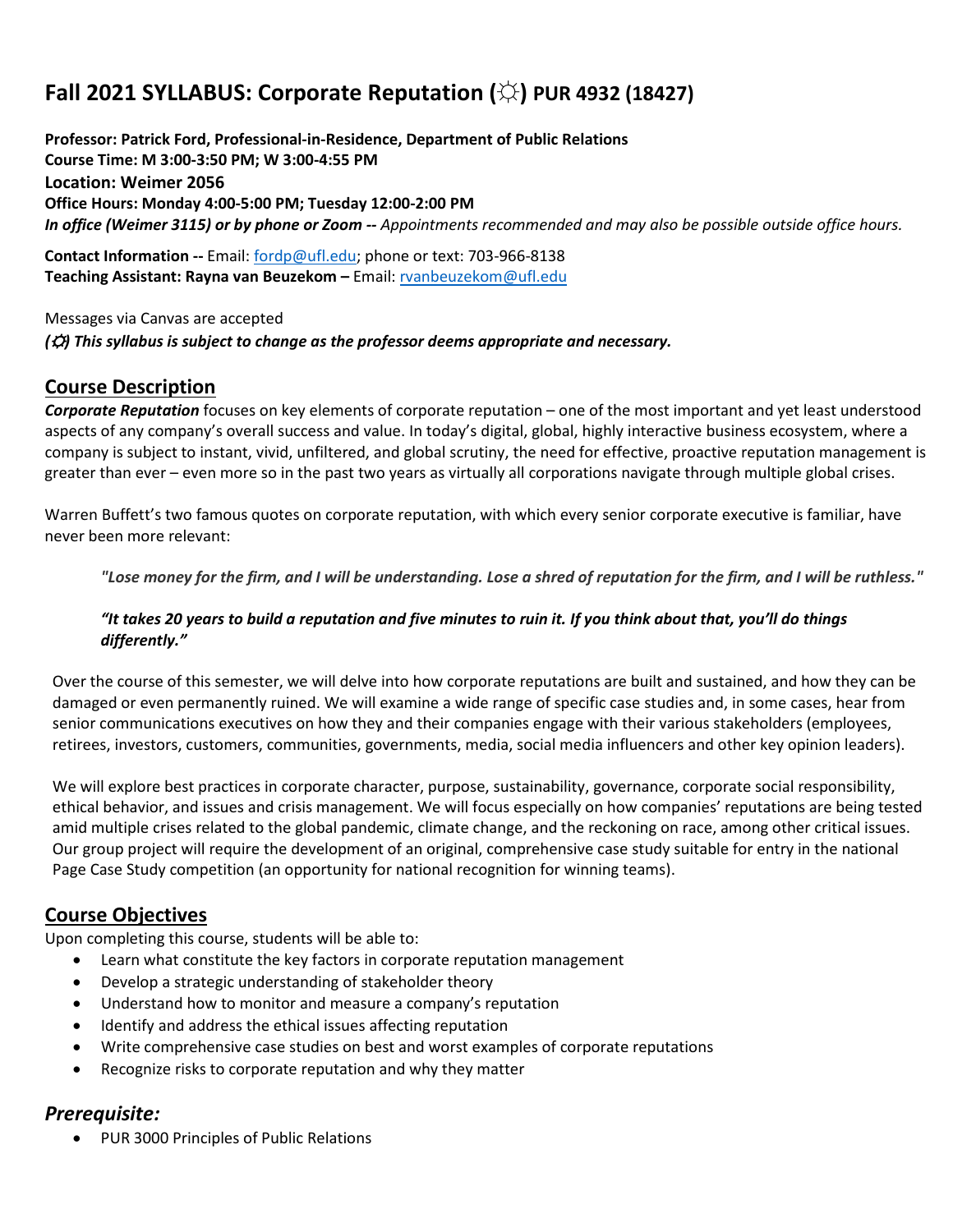# **Course Objectives & Learning Outcomes**

### **College of Journalism and Communications Objectives**

The Accrediting Council on Education in Journalism and Mass Communications requires that by graduation all students should be able to:

- Apply the principles and laws of freedom of speech and press, in a global context, and for the country in which the institution that invites ACEJMC is located.
- Demonstrate an understanding of the multicultural history and role of professionals and institutions in shaping communications.
- Demonstrate culturally proficient communication that empowers those traditionally disenfranchised in society, especially as grounded in race, ethnicity, gender, sexual orientation, and ability, domestically and globally, across communication and media contexts.
- Present images and information effectively and creatively, using appropriate tools and technologies.
- Write correctly and clearly in forms and styles appropriate for the communications professions, audiences, and purposes they serve.
- Demonstrate an understanding of professional ethical principles and work ethically in pursuit of truth, accuracy, fairness, and diversity.
- Apply critical thinking skills in conducting research and evaluating information by methods appropriate to the communications professions in which they work.
- Effectively and correctly apply basic numerical and statistical concepts.
- Critically evaluate their own work and that of others for accuracy and fairness, clarity, appropriate style, and grammatical correctness.
- Apply tools and technologies appropriate for the communications professions in which they work

# **Readings**

### **Required Book**

*The New Era of the CCO: The Essential Role of Communication in a Volatile World*, edited by Roger Bolton, Don W. Stacks and Eliot Mizrachi. Business Expert Press, 2018. ISBN:

- 978-1-63157-535-8 (paperback)
- 978-1-63157-536-5 (electronic)

### **Additional Readings as Assigned**

Students will be expected to be regular readers of free updates from *PRWeek Daily Breakfast Briefing.* **PRWeek is accessible to UF students through the UF George A. Smathers Libraries online database system.** The professor will provide or assign additional reading materials (e.g. media articles or book chapters) over the course of the semester, mostly for additional information but, in some cases, these may be included in the test. Generally, assigned reading (book chapters or other articles) in the syllabus should be read in advance of the class for which they are listed. Be prepared for the professor to call on you in that class to discuss the assigned readings.

# **Online Course Administration — e-Learning in Canvas**

[https://elearning.ufl.edu](https://elearning.ufl.edu/) will be used to administer the course communication, materials (e.g., PowerPoint files, additional readings, handouts, assignment guidelines, evaluation forms), and grades. For instance, an electronic file of this document is posted on Canvas. You can access the site by using your GatorLink username and password. Please check the site for announcements and/or threads of comments from classmates, and the professor.

# **Course Professionalism**

• The College of Journalism and Communications is a professional school and professional decorum is expected at all times. Therefore, the students, and the professor, adhere to workplace norms for collegial and respectful interaction. Carefully consider how you participate in class discussions and in the assignments you submit and present. You can use humor and demonstrate creativity but think ahead to how it will reflect on you. Use your best professional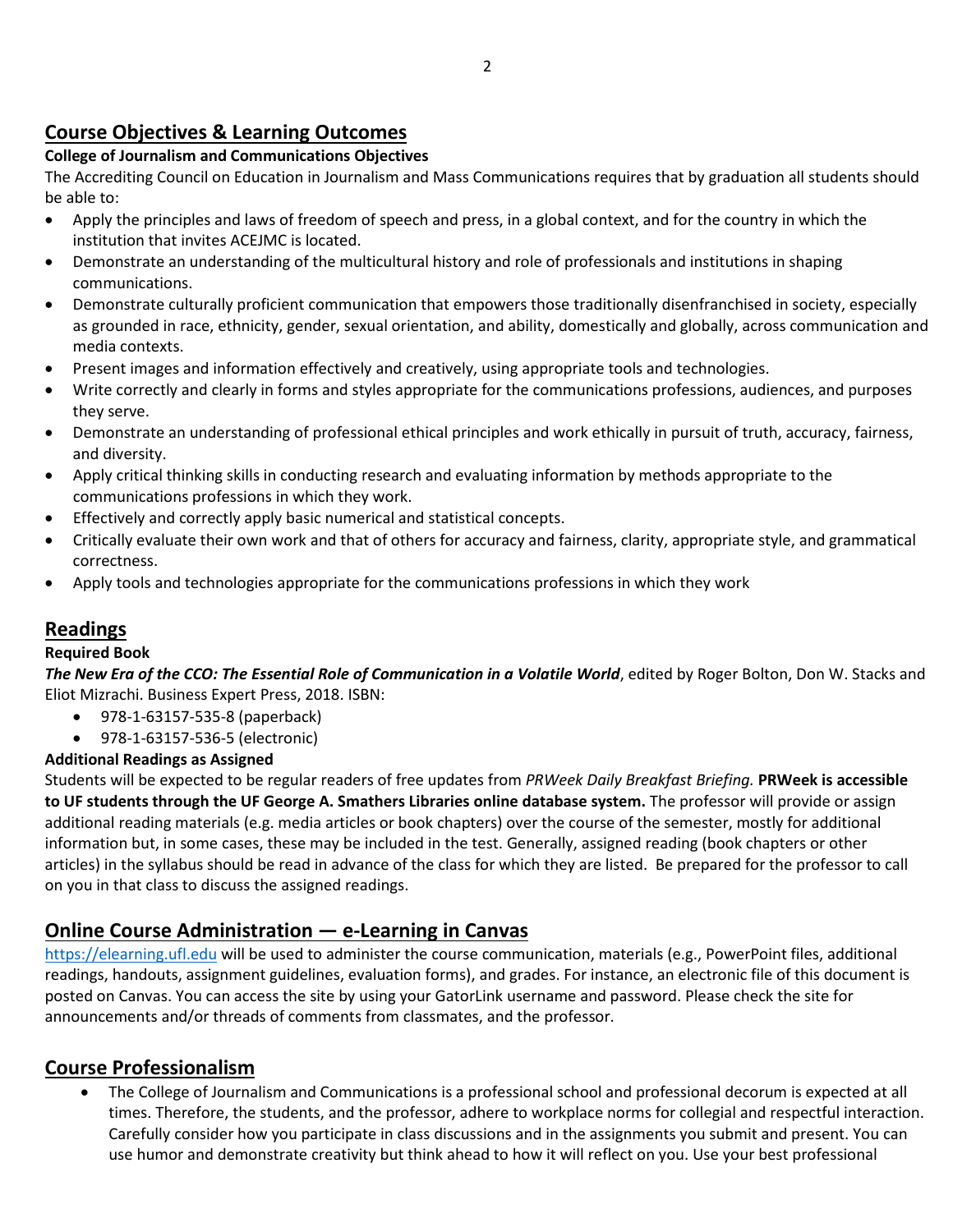judgment. Projects should not contain nudity, profanity, illegal activities, or situations that would put you or others in danger.

- Students are expected to show up on time, not leave early unless prior permission is granted, and wait for the class to end before leaving. This applies to both in-person and Zoom classes. *Please note the significant impact of attendance and active participation in your final grade (25% of grade) and be sure to show up and speak up.*
- Students are expected to conduct themselves in an honest, ethical, and courteous manner with classmates and the professor.

### **Diversity Statement**

Your experience in this class is important to me. I embrace a notion of intellectual community enriched and enhanced by diversity along several dimensions, including race, ethnicity and national origins, gender and gender identity, sexuality, socioeconomic class, disability, age, and religion. It is my intent that students from all diverse backgrounds and perspectives be wellserved by this course and that the diversity that students bring to this class be viewed as a resource, strength, and benefit. Please let me know ways to improve the effectiveness of the course for you personally or for others.

# **Course Grades**

The evaluation of coursework will be based on the student's performance in four areas, each of which constitutes a proportion of the final grade. These include attendance and active participation; individual assignments (which will include developing case studies related to corporate reputation and presenting them to the class); one group experiential learning project; and one test. The group project will involve developing comprehensive case studies, including teaching notes and a PowerPoint presentation, that would be suitable for submission in the 2022 national Page Case Study competition, which is sponsored each year by the Page Society and the Institute for Public Relations (see the 2021 winning case studies at this link: [https://page.org/study\\_competitions](https://page.org/study_competitions) ). Note that first prize in the Communication School category this year went to a UF team from the Fall 2020 semester of this course. And the runner-up entry in the previous year was from the Fall 2019 semester of this course.

Grading factors include:

#### **Active Participation: 25%**

• Attendance and active participation are mandatory. Students will be expected to participate in various interactive exercises and to be fully engaged at all times unless cleared in advance with the professor. Each absence after the drop/add period will result in reduction in the grade for attendance. After due warning, the professor may prohibit further attendance and subsequently assign a lower or failing grade for excessive absences (please note: more than two unexcused absences during the semester will be considered "excessive absences." You are responsible for notifying the professor in advance of the cause of your absence and, if it is due to illness, provide a note from your medical provider. For further information on attendance policy, please consult: [https://catalog.ufl.edu/UGRD/academic-regulations/attendance-policies/.](https://catalog.ufl.edu/UGRD/academic-regulations/attendance-policies/)

#### **Individual Assignment / Case Study 25%**

• Individual assignments will provide an opportunity for you to explore various aspects of corporate reputation management. The most important will be to prepare a case study on a specific company's reputation. You will select the company (subject to the professor's approval) and it must not be the company/case being analyzed by your group for the group project. The grade will be based on: the case selection – how compelling is the situation and its business impact on the company's business; a compelling company overview that puts the case in context and provides data and analysis on the company's reputation; a comprehensive analysis of how the company engaged with primary and secondary stakeholders through direct engagement, media relations and social media interaction; style and quality of writing; and quality of a presentation deck accompanying the case study, which will be used in class presentations to illustrate and bring the case to life.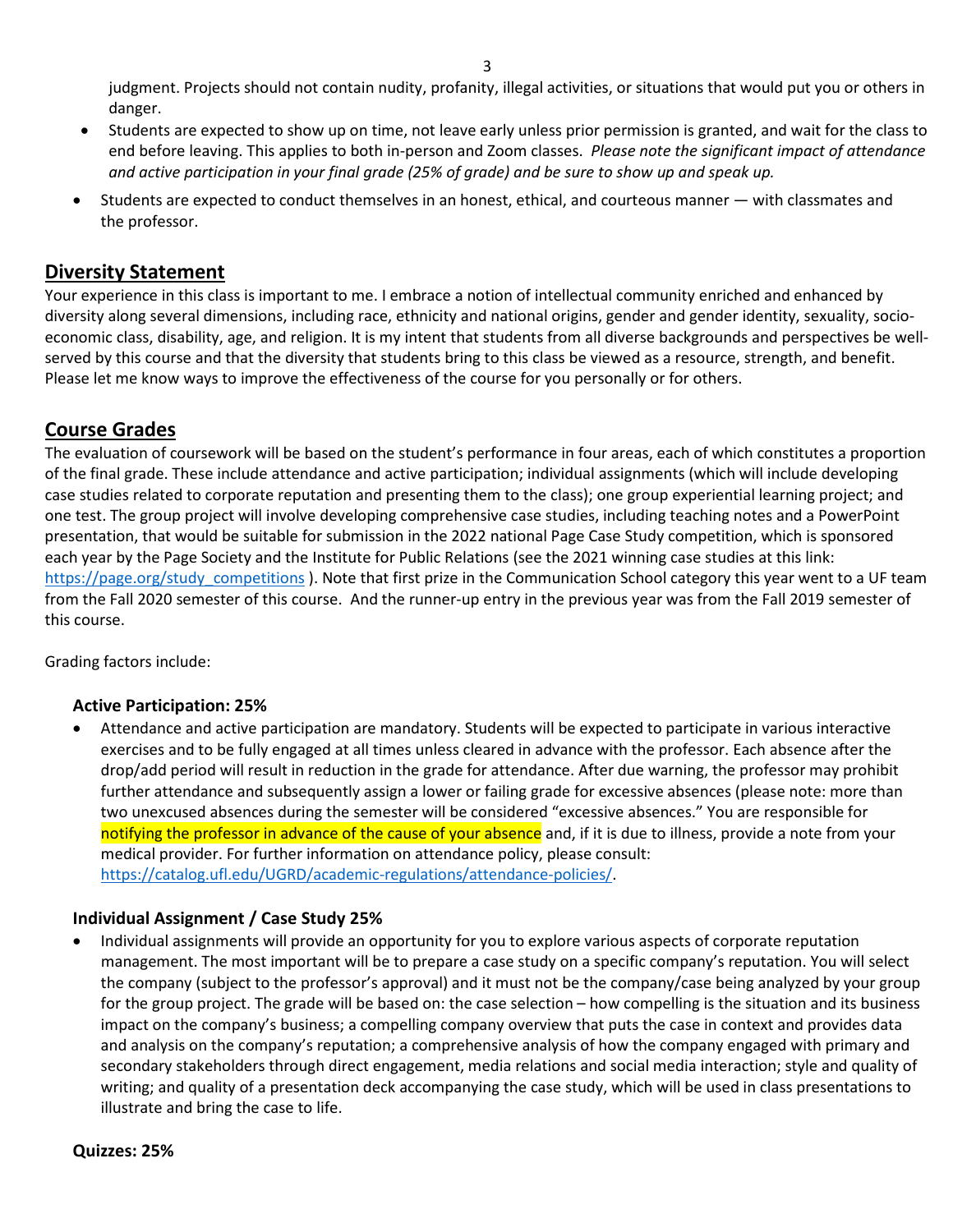• Two quizzes will be scheduled. They will be designed to test the students' understanding of key concepts of reputation management addressed in the course textbook and discussed in class by the professor and/or guest lecturers.

#### **Group Project and Presentation: 25%**

• This group project that will require you to work collaboratively with fellow students to develop a comprehensive corporate reputation case study that follows the requirements for submission in the national Page Case Study competition (see the guidelines for this national competition as well as the 2021 winning case studies at this link: https://page.org/study competitions ). Directions and team assignments will be provided early in the semester.

Grading for the course follows current UF grading policies for assigning grade points (see [https://catalog.ufl.edu/ugrad/current/regulations/info/grades.aspx\)](https://catalog.ufl.edu/ugrad/current/regulations/info/grades.aspx).

*The grading scale for the course is as follows*:

 $A = 93.0 - 100\%$ .  $A = 90.0 - 92.99\%$ .  $B = 87.0 - 89.99\%$ .  $B = 83.0 - 86.99\%$ .  $B = 80.0 - 82.99\%$ .  $C + = 77.0 - 79.99\%$ .  $C = 74.0 - 76.99\%$ .  $C = 70.0 - 73.99\%$ .  $D + 56.0 - 69.99\%$ .  $D = 64.0 - 66.99\%$ .  $D - 60.0 - 63.99\%$ .  $E =$  below 60%

*Further information about grades and grading policy may be found at this* [link to the university grades and grading policies.](https://catalog.ufl.edu/UGRD/academic-regulations/grades-grading-policies/)

### **Online Course Evaluations**

Students are expected to provide professional and respectful feedback on the quality of instruction in this course by completing course evaluations online via GatorEvals. Guidance on how to give feedback in a professional and respectful manner is available at [https://gatorevals.aa.ufl.edu/students/.](https://gatorevals.aa.ufl.edu/students/) Students will be notified when the evaluation period opens, and can complete evaluations through the email they receive from GatorEvals, in their Canvas course menu under GatorEvals, or via [https://ufl.bluera.com/ufl/.](https://ufl.bluera.com/ufl/) Summaries of course evaluation results are available to students at [https://gatorevals.aa.ufl.edu/public-results/.](https://gatorevals.aa.ufl.edu/public-results/)

# **The Honor Pledge**

UF students are bound by The Honor Pledge which states, "We, the members of the University of Florida community, pledge to hold ourselves and our peers to the highest standards of honor and integrity by abiding by the Honor Code. On all work submitted for credit by students at the University of Florida, the following pledge is either required or implied: "On my honor, I have neither given nor received unauthorized aid in doing this assignment." The Honor Code specifies a number of behaviors that are in violation of this code and the possible sanctions[. Click here to read the Honor Code.](https://sccr.dso.ufl.edu/process/student-conduct-code/) Furthermore, you are obligated to report any condition that facilitates academic misconduct to appropriate personnel. If you have any questions or concerns, please consult with the instructor or TA in this class.

# **Students Requiring Accommodations**

Students with disabilities who experience learning barriers and would like to request academic accommodations should connect with the disability Resource Center[. Click here to get started with the Disability Resource Center.](https://disability.ufl.edu/students/get-started/) It is important for students to share their accommodation letter with their instructor and discuss their access needs, as early as possible in the semester.

### **Campus Resources**

#### **Health and Wellness Resources**

• *U Matter, We Care*: If you or someone you know is in distress, please contact [umatter@ufl.edu, 3](mailto:umatter@ufl.edu)52-392-1575, or visit [U Matter, We Care website](https://umatter.ufl.edu/) to refer or report a concern and a team member will reach out to the student in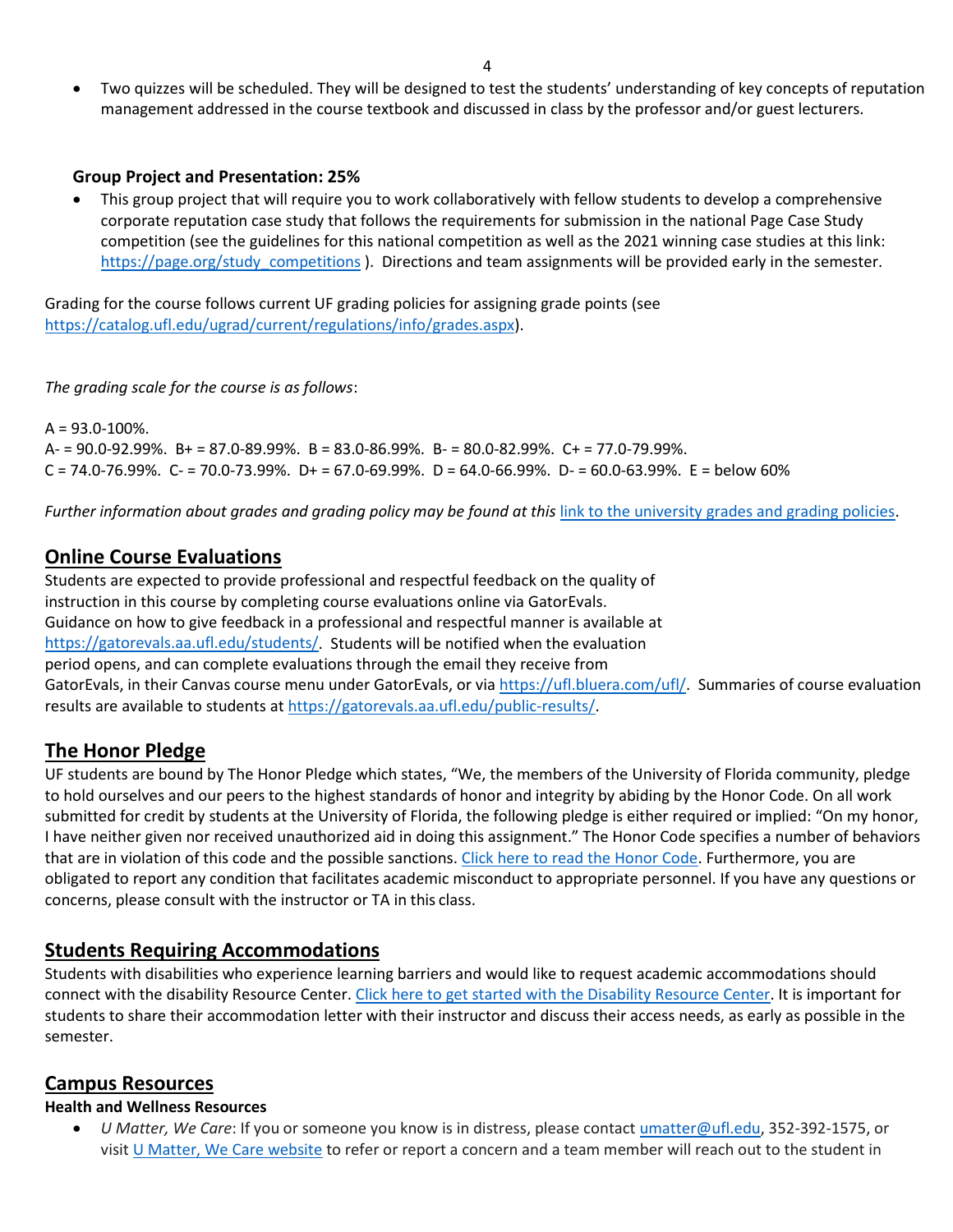distress.

- *Counseling and Wellness Center*: [Visit the Counseling and Wellness Center website](https://counseling.ufl.edu/) or call 352-392-1575 for information on crisis services as well as non-crisis services.
- *Student Health Care Center*: Call 352-392-1161 for 24/7 information to help you find the care you need, or visit the [Student Health Care Center website.](https://shcc.ufl.edu/)
- *University Police Department*: [Visit UF Police Department website](https://police.ufl.edu/) or call 352-392-1111 (or 9-1-1 for emergencies).
- *UF Health Shands Emergency Room / Trauma Center:* For immediate medical care call 352-733-0111 or go to the emergency room at 1515 SW Archer Road, Gainesville, FL 32608; Visit the UF Health Emergency Room and [Trauma Center website.](https://ufhealth.org/emergency-room-trauma-center)

#### **Academic Resources**

- *E-learning technical support*: Contact th[e UF Computing Help Desk](http://helpdesk.ufl.edu/) at 352-392-4357 or via e-mail at [helpdesk@ufl.edu.](mailto:helpdesk@ufl.edu)
- *[Career Connections Center](https://career.ufl.edu/)*: Reitz Union Suite 1300, 352-392-1601. Career assistance and counseling services.
- *[Library Support](https://cms.uflib.ufl.edu/ask)*: Various ways to receive assistance with respect to using the libraries or finding resources.
- *[Teaching Center](https://teachingcenter.ufl.edu/)*: Broward Hall, 352-392-2010 or to make an appointment 352- 392-6420. General study skills and tutoring.
- *Writing Studio:* 2215 Turlington Hall*,* 352-846-1138. Help brainstorming, formatting, and writing papers.
- *Student Complaints On-Campus*: [Visit the Student Honor Code and Student Conduct Code webpage for](https://sccr.dso.ufl.edu/policies/student-honor-%20code-student-conduct-code/)  [more information.](https://sccr.dso.ufl.edu/policies/student-honor-%20code-student-conduct-code/)
- *On-Line Students Complaints*[: View the Distance Learning Student Complaint Process.](https://distance.ufl.edu/getting-help/student-complaint-process/)

### **UF COVID-19 Guidance**

In response to COVID-19, the following practices are in place to maintain your learning environment, to enhance the safety of our in-classroom interactions, and to further the health and safety of ourselves, our neighbors, and our loved ones.

- If you are not vaccinated, get vaccinated. Vaccines are readily available at no cost and have been demonstrated to be safe and effective against the COVID-19 virus. Visit this link for details on where to get your shot, including options that do not require an appointment: [https://coronavirus.ufhealth.org/vaccinations/vaccine-availability/.](https://coronavirus.ufhealth.org/vaccinations/vaccine-availability/) Students who receive the first dose of the vaccine somewhere off-campus and/or outside of Gainesville can still receive their second dose on campus.
- You are expected to wear approved face coverings at all times during class and within buildings even if you are vaccinated. Please continue to follow healthy habits, including best practices like frequent hand washing. Following these practices is our responsibility as Gators.
	- $\circ$  Sanitizing supplies are available in the classroom if you wish to wipe down your desks prior to sitting down and at the end of the class.
	- o Hand sanitizing stations will be located in every classroom.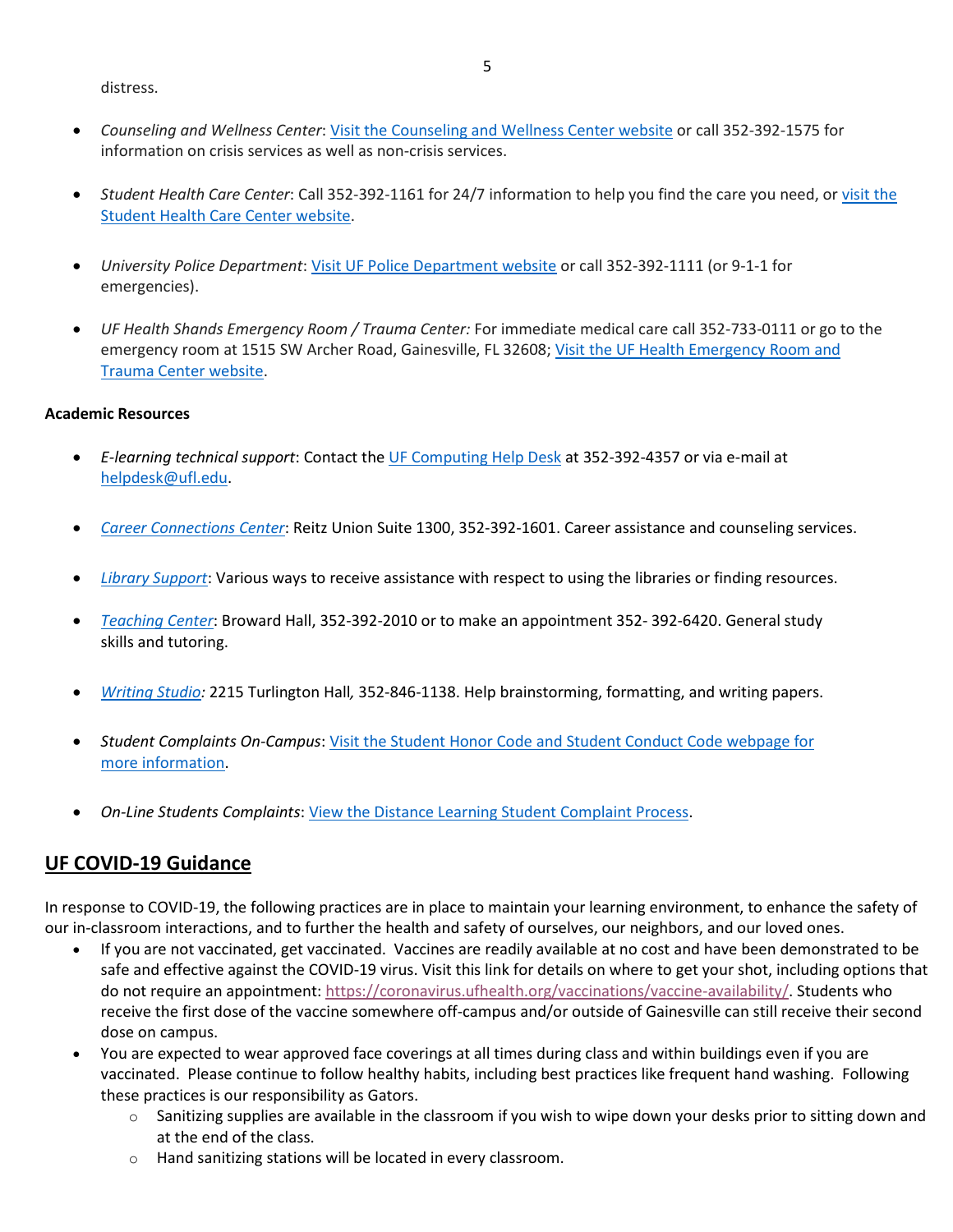- If you are sick, stay home and self-quarantine. Please visit the UF Health Screen, Test & Protect website about next steps, retake the questionnaire and schedule your test for no sooner than 24 hours after your symptoms began. Please call your primary care provider if you are ill and need immediate care or the UF Student Health Care Center at 352-392- 1161 (or email [covid@shcc.ufl.edu\)](mailto:covid@shcc.ufl.edu) to be evaluated for testing and to receive further instructions about returning to campus. UF Health Screen, Test & Protect offers guidance when you are sick, have been exposed to someone who has tested positive or have tested positive yourself. Visit the [UF Health Screen, Test & Protect website](https://click.info.gator360.ufl.edu/?qs=8f0d5e01a3f7385148f144e2089093522a358a8d85cb9db73c31675d3c5e5c0d27748d40c212f544822551342f1912ea5b4f2b890d5952e8) for more information.
	- $\circ$  Course materials will be provided to you with an excused absence, and you will be given a reasonable amount of time to make up work.
	- $\circ$  If you are withheld from campus by the Department of Health through Screen, Test & Protect you are not permitted to use any on campus facilities. Students attempting to attend campus activities when withheld from campus will be referred to the Dean of Students Office.
- Continue to regularly visit coronavirus.UFHealth.org and coronavirus.ufl.edu for up-to-date information about COVID-19 and vaccination.

# **Policy on Recording Classes**

- Students are allowed to record video or audio of class lectures. However, the purposes for which these recordings may be used are strictly controlled. The only allowable purposes are (1) for personal educational use, (2) in connection with a complaint to the university, or (3) as evidence in, or in preparation for, a criminal or civil proceeding. All other purposes are prohibited. Specifically, students may not publish recorded lectures without the written consent of the instructor.
- A "class lecture" is an educational presentation intended to inform or teach enrolled students about a particular subject, including any instructor-led discussions that form part of the presentation, and delivered by any instructor hired or appointed by the University, or by a guest instructor, as part of a University of Florida course. A class lecture **does not** include lab sessions, student presentations, clinical presentations such as patient history, academic exercises involving solely student participation, assessments (quizzes, tests, exams), field trips, private conversations between students in the class or between a student and the faculty or lecturer during a class session.
- Publication without permission of the instructor is prohibited. To "publish" means to share, transmit, circulate, distribute, or provide access to a recording, regardless of format or medium, to another person (or persons), including but not limited to another student within the same class section. Additionally, a recording, or transcript of a recording, is considered published if it is posted on or uploaded to, in whole or in part, any media platform, including but not limited to social media, book, magazine, newspaper, leaflet, or third party note/tutoring services. A student who publishes a recording without written consent may be subject to a civil cause of action instituted by a person injured by the publication and/or discipline under UF Regulation 4.040 Student Honor Code and Student Conduct Code.

### **Other Important Notes**

- We will meet in person (Weimer 2056) for most classes, but several classes will be conducted on Zoom to accommodate guest lecturers – you will receive ample advance notice in those cases. In response to COVID-19, we will carefully track and comply with all UF policies and guidelines to maintain your learning environment and to enhance the safety of our in-classroom interactions.
- The professor reserves the right to make changes, if necessary, to the grading system, schedule, or other matters pertaining to the class.
- I can be reached in my office (Weimer 3115), via email (fordp@ufl.edu), by telephone (352-294-0493) or by text (703- 966-8138). While I always strive to respond in a timely way, please be aware that I may not always be able to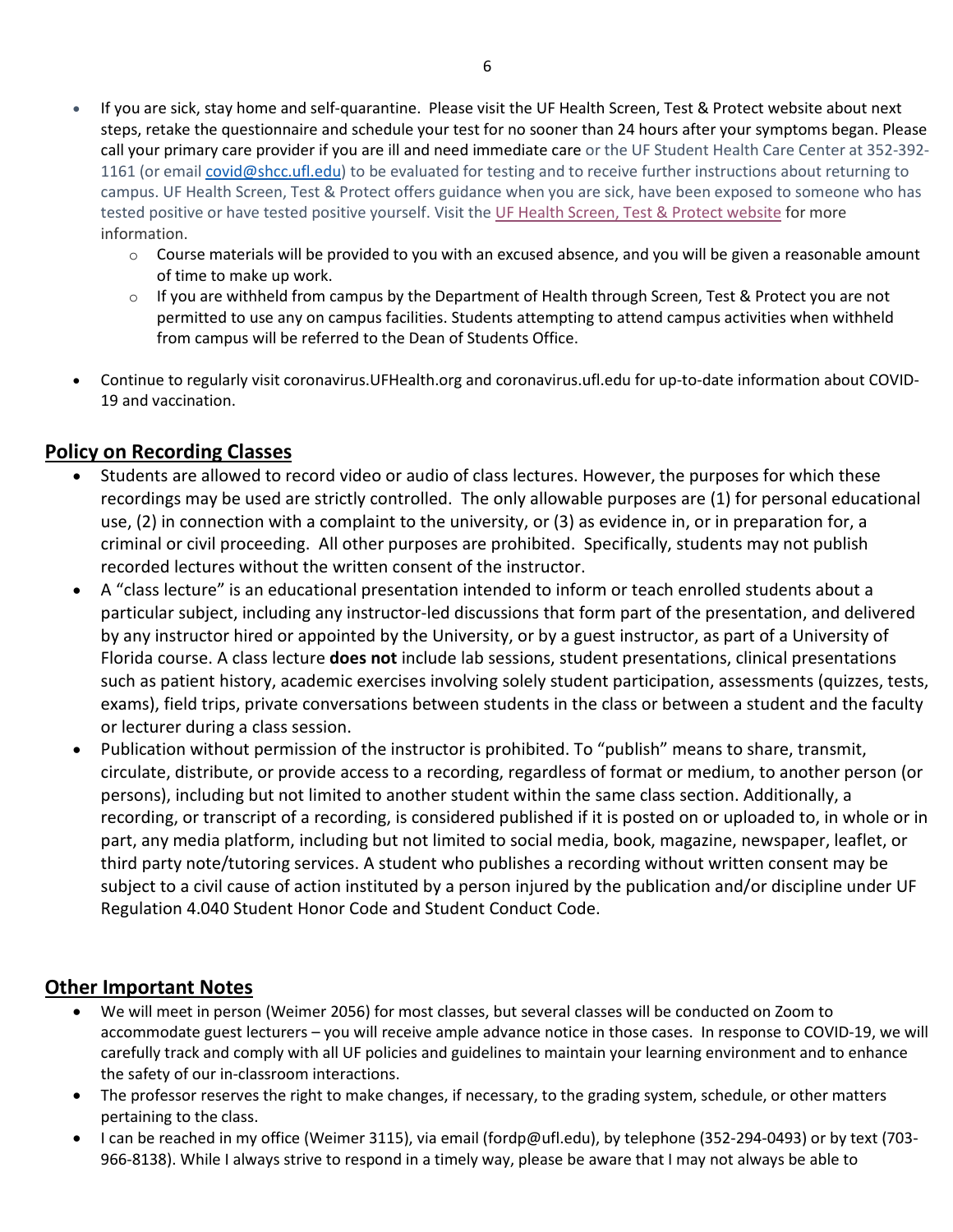7

respond immediately to your communication. As a rule, allow up to 24 hours for a response.

- Students are not permitted to bring guests to class unless pre-arranged with me in advance.
- If you notice yourself having trouble in the course, it is crucial that you see me immediately or as soon as possible. Please feel free to approach me about any concerns or comments you might have about this class. Ideally, every student in the class should plan to have at least one 1:1 meeting with me during the semester – I can meet with you during office hours or at other times, but I ask that you reach out in advance and schedule an appointment.
- Any evidence of plagiarism or cheating will result in an "E" for the course and possible disciplinary action.
- Do not submit the same work to more than one class without prior written permission from both professors. Do not adapt work from another class for this class without my prior written permission.
- Do not adapt someone else's work and submit it as your own. This course requires original work, created at this time, for this purpose.
- Spelling counts, as do grammar, punctuation and professional presentation techniques. If you need extra help with presentation skills, arrange an appointment with me.
- An assignment turned in past the deadline may be penalized one letter grade for each weekday it is late. This is a business where deadlines count.
- In addition to the required and recommended readings, you are expected to maintain comprehensive class notes because class lectures often contain information that is not contained in the readings. You will be quizzed on this information. *If you miss a class, it is your responsibility to get briefed by another student on the content covered in the class.*
- Misspelling company or agency names during exercises may result in a letter grade deduction. Check your work!

#### **Course Schedule \*Readings are to be done BEFORE the date listed below\***

| <b>M. Aug 23</b> | Course overview<br>Corporate reputation management today: why it matters more than ever                                                                                                                                                                                                                     |
|------------------|-------------------------------------------------------------------------------------------------------------------------------------------------------------------------------------------------------------------------------------------------------------------------------------------------------------|
| <b>W. Aug 25</b> | Interactive review: "The Changing Business Landscape"<br>Read: Chapter 1, New Era of the CCO (McCorkindale, Hynes and Kotcher)<br>$\bullet$                                                                                                                                                                 |
| <b>M. Aug 30</b> | Introductions and discussion of individual and group projects                                                                                                                                                                                                                                               |
| W. Sept 1        | Lecture: Stakeholder theory as it relates to corporate reputation today and tomorrow<br>Interactive review: "Stakeholder Engagement - Creating and Sustaining Advocacy"<br>$\bullet$<br>Read ch. 5, New Era of the CCO (Fernandez, Gonring and Benjamin-Young)<br>$\circ$<br>Ted Talk on Stakeholder Theory |
| M Sept 6         | Labor Day Holiday                                                                                                                                                                                                                                                                                           |
| W. Sept 8        | Guest lecture: Eliot Mizrachi, Vice President, Communications and Thought Leadership, Page Society<br>"The CCO as Pacesetter"<br>٠                                                                                                                                                                          |
| M. Sept 13       | Interactive review: "The Trust Imperative"<br>Read: ch. 3, New Era of the CCO (Edelman, Greyser, Harrison and Martin)<br>$\bullet$<br>"We've Stopped Trusting Institutions and Started Trusting Strangers" – TED Talk<br>$\bullet$                                                                          |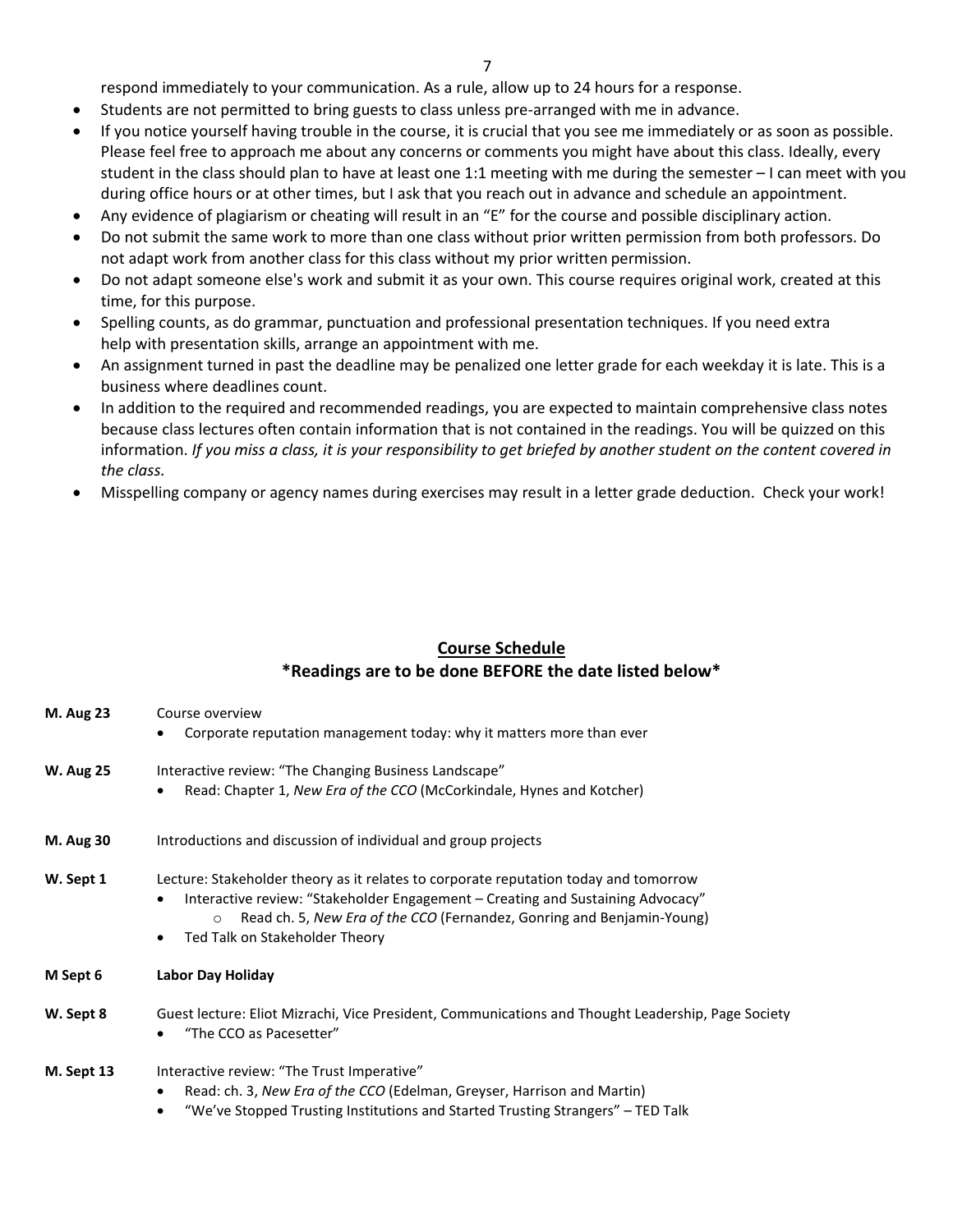**W. Sept 15** Lecture: Changing role of the corporation and corporate communications in society

|                          | Purpose, responsibility, sustainability, ESG<br>٠<br>Ted Talk on Corporate Purpose                                                                          |
|--------------------------|-------------------------------------------------------------------------------------------------------------------------------------------------------------|
| M. Sept 20               | Interactive review: "Managing the Corporate Character of the Enterprise"<br>Read ch. 4, New Era of the CCO (Bowen, Hardage, Strong)                         |
| W. Sept 22               | Interactive review: "Skills and Capabilities of the Modern CCO"                                                                                             |
|                          | Read ch. 9, New Era of the CCO (Bain, Coombs and Feldman)                                                                                                   |
| M. Sept 27<br>W. Sept 29 | Quiz<br>Guest lecture: Chuck Wallington, Executive Vice President and Chief Marketing &<br>Communications Officer, Cone Health, with James Harris, McKesson |
|                          | "Managing Corporate Reputation in the Healthcare Sector Amid Public Health, Economic and Social Crises"                                                     |
| <b>M. Oct 4</b>          | Guest lecture: Sonia Diaz, SVP, Balsera Communications, and President, Hispanic Public Relations Assn (HPRA)                                                |
| W. Oct 6                 | Guest lecture: Alison Lubert, VP and Chief Communications Officer, Green Dot Corporation (and UF CJC alum)<br>Student individual case study assignments due |
| M. Oct 11                | Student case study presentations                                                                                                                            |
| <b>W. Oct 13</b>         | Guest lecture: Carmella Glover, President, Diversity Action Alliance<br>Driving Action on DE&I                                                              |
|                          | Student individual case study presentations                                                                                                                 |
| M. Oct 18                | Guest lecture: Sunita Menon, UF Adjunct Professor<br>Data-Driven Strategies for Corporate Reputation Engagement<br>$\bullet$                                |
| <b>W. Oct 20</b>         | Guest lecture: Katarina Wallin Bureau, Managing Partner, Rise Corporate Purpose Advisory (Brussels)                                                         |
|                          | Student individual case study presentations                                                                                                                 |
| <b>M. Oct 25</b>         | Guest lecture: Corley Kenna, CCO, Patagonia<br>"In Business to Save Our Home Planet - The Quintessential Purpose-Driven Company"<br>٠                       |
| <b>W. Oct 27</b>         | Guest lecture: Kate Bullinger, CEO, United Minds (a Weber Shandwick company)<br>"The Constant Stakeholder Imperative: Effective Employee Engagement"        |
|                          | Interactive Review: "Total Integration: Working Across the C-Suite"<br>Read ch. 7, New Era of the CCO (O'Rourke, Spangler, Woods)                           |
| M. Nov 1                 | <b>Quiz</b>                                                                                                                                                 |
| W. Nov 3                 | Guest lecture: Jano Cabrera, CCO, General Mills                                                                                                             |
|                          | Interactive review: "The New Reality"<br>Read ch. 10, New Era of the CCO (Bolton, Prosek and Stacks)                                                        |
| M. Nov 8                 | Group case study breakouts                                                                                                                                  |
| <b>W. Nov 10</b>         | Guest lecture: Rachel Katz, Founder, RBK+CO; Co-Founder, The Brand Set (and UF CJC Alum)                                                                    |

#### **Group Projects Due**